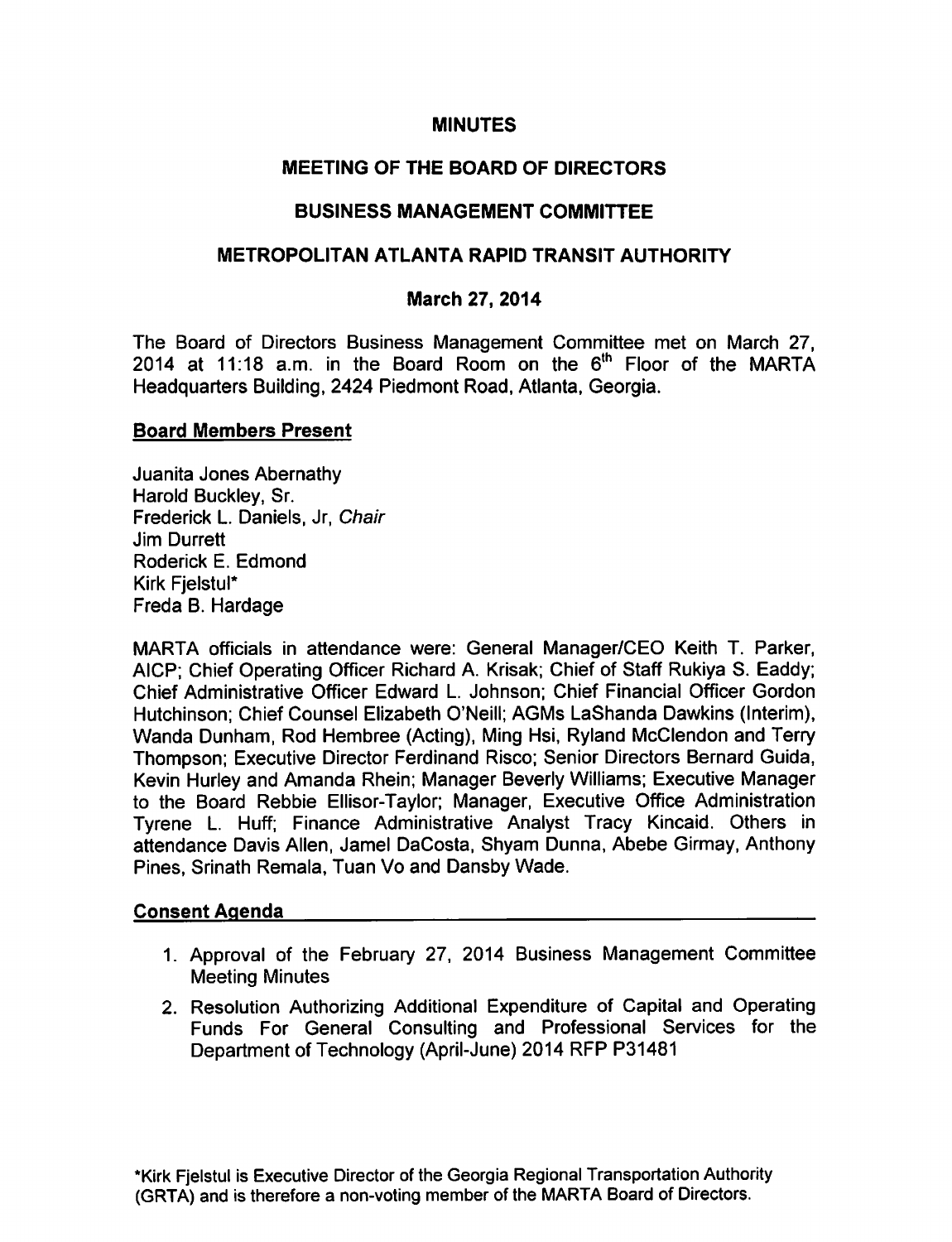On motion by Mr. Durrett seconded by Mr. Buckley the Consent Agenda was unanimously approved by a vote of 6 to 0, with  $7^*$  members present.

## Individual Agenda

Resolution Authorizing the Award of Contracts for Authority-Wide Computer PC Equipment Replacement and Deployment Services Utilizing General Services Administration (GSA) Schedules and State of Georgia/Western States Contracting Alliance (WSCA) Participating Agreements. P33141

Ms. Hsi presented this resolution for Board of Directors' approval authorizing the General Manager/CEO or his delegate to enter into contracts with vendors currently holding valid GSA Schedules, State of Georgia Contracts and WSCA Participating Agreements for Authority-Wide Computer PC Equipment Replacement and Deployment Services.

On motion by Mr. Durrett seconded by Mr. Buckley the resolution was unanimously approved by a vote of 6 to 0, with 7\* members present.

## Resolution to Authorize the Purchase of MARTA Parcel B080, 3271 Hamilton Boulevard, SW for the Hamilton Clean Fuels Bus Facility Expansion Project

Ms. Rhein presented this resolution for Board of Directors' approval authorizing the purchase of MARTA Parcel B080, <sup>3271</sup> Hamilton Boulevard, SW for the Hamilton Clean Fuels Bus Facility Expansion Project.

On motion by Mr. Durrett seconded by Mrs. Abernathy the resolution was unanimously approved by a vote of 6 to 0, with  $7^*$  members present.

# Resolution Authorizing Award of Letter of Agreement for Bond Counsel Services for Specific Financial Transactions

Mr. Hutchinson presented this resolution for Board of Directors' approval authorizing the General Manager/CEO or his delegate to enter into a professional services agreement with Holland & Knight, LLP for Bond Counsel Services.

On motion by Mr. Durrett seconded by Dr. Edmond the resolution was unanimously approved by a vote of 6 to 0, with 7\* members present.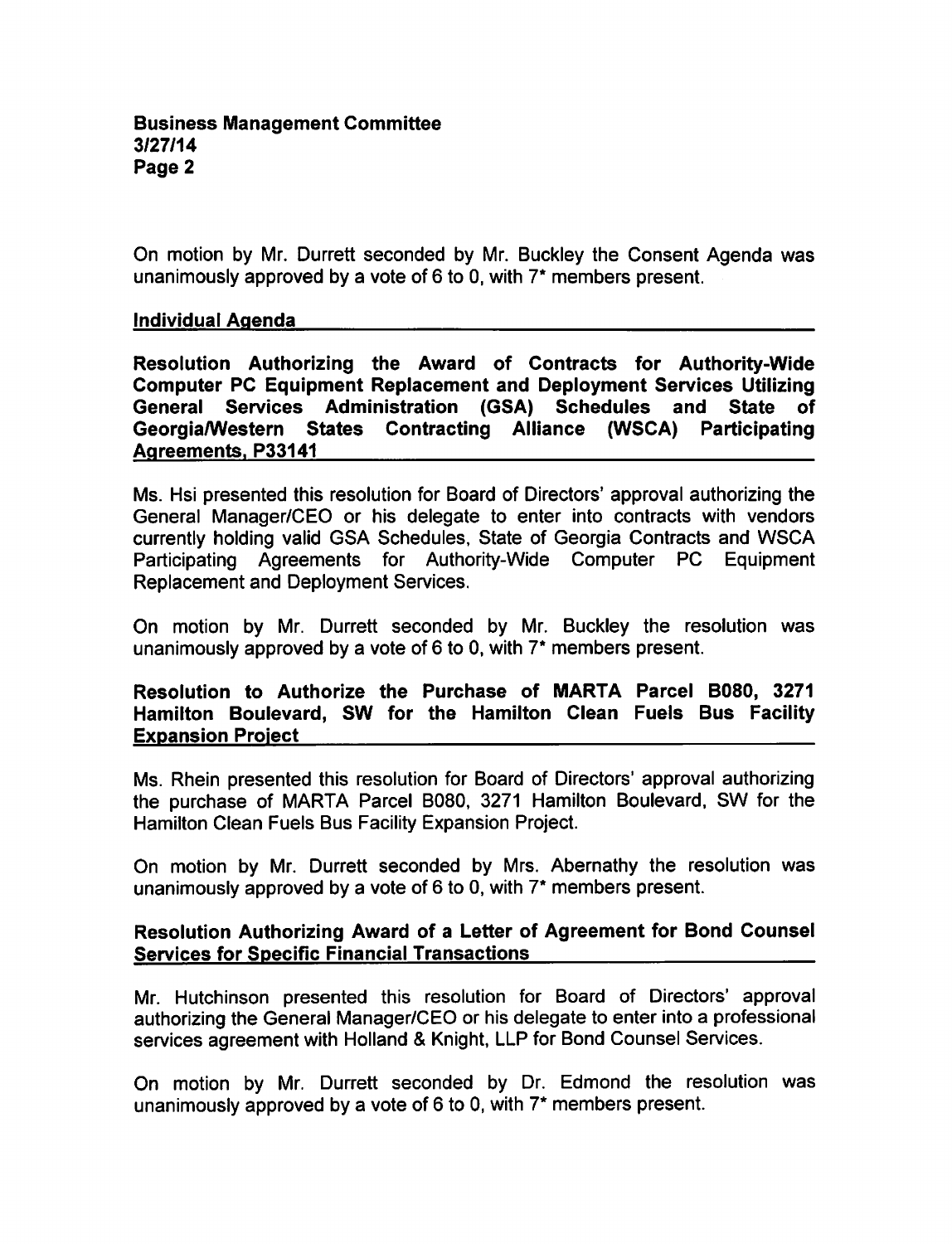# Briefing - January Year-to-Date FY 2014 Budget Variance Analysis and Performance Indicators

Mr. Hutchinson briefed the Committee on the January Year-to-Date FY 2014 Budget Variance Analysis and Performance Indicators.

- During the month, total net revenues were \$4.7M or 15.2% greater than budget (favorable) primarily due to:
	- 1) a favorable variance of \$2.6M or 401.4% in Other Revenue due to the unbudgeted receipt of \$2.6M in Alternative Tax Rebate
	- 2) a favorable variance of \$1.4M in Title Ad Valorem Tax and
	- 3) a favorable variance of \$1.3M or 10.5% in Sales Tax this month due to over-performing relative to plan as forecasted by the Georgia State Economic Forecasting Center
- Also during the month total net expenses were \$2.7M or 6.3%, less than budget (favorable)
	- 1) a favorable variance of \$4.8M or 34.8% in Benefits attributed to the budgeted Represented incentive pay that did not occur
	- 2) a favorable variance of \$3.8M or 16.7% in Salaries also due to the budgeted Represented incentive pay that did not occur
	- 3) an unfavorable variance of \$3.4M or 118.9% in Other Non-Labor
- On a year-to-date-basis, actual Revenues were favorable by \$12.2M or 6.2%
- On a year-to-date basis, net operating budget expenses were under budget (favorable) by \$19.3M or 8.8%
- On a year-over-year (FY13 YTD vs. FY14 YTD) basis, actual Revenues were favorable by  $$7.5M$  or 3.7% – this favorable variance was primarily attributable to Title Ad Valorem Tax, which was favorable by \$9.9M.
- On a year-over-year basis (FY13 YTD vs. FY14 YTD), net operating expenses were lower by \$6.0M or 3.1%
- The Year-to-Date actual Net Operating Surplus of \$10.6M requires a sales tax subsidy of 43.7% which is favorable to the budget
	- The Annual Budgeted Sales Tax Subsidy is 58.2%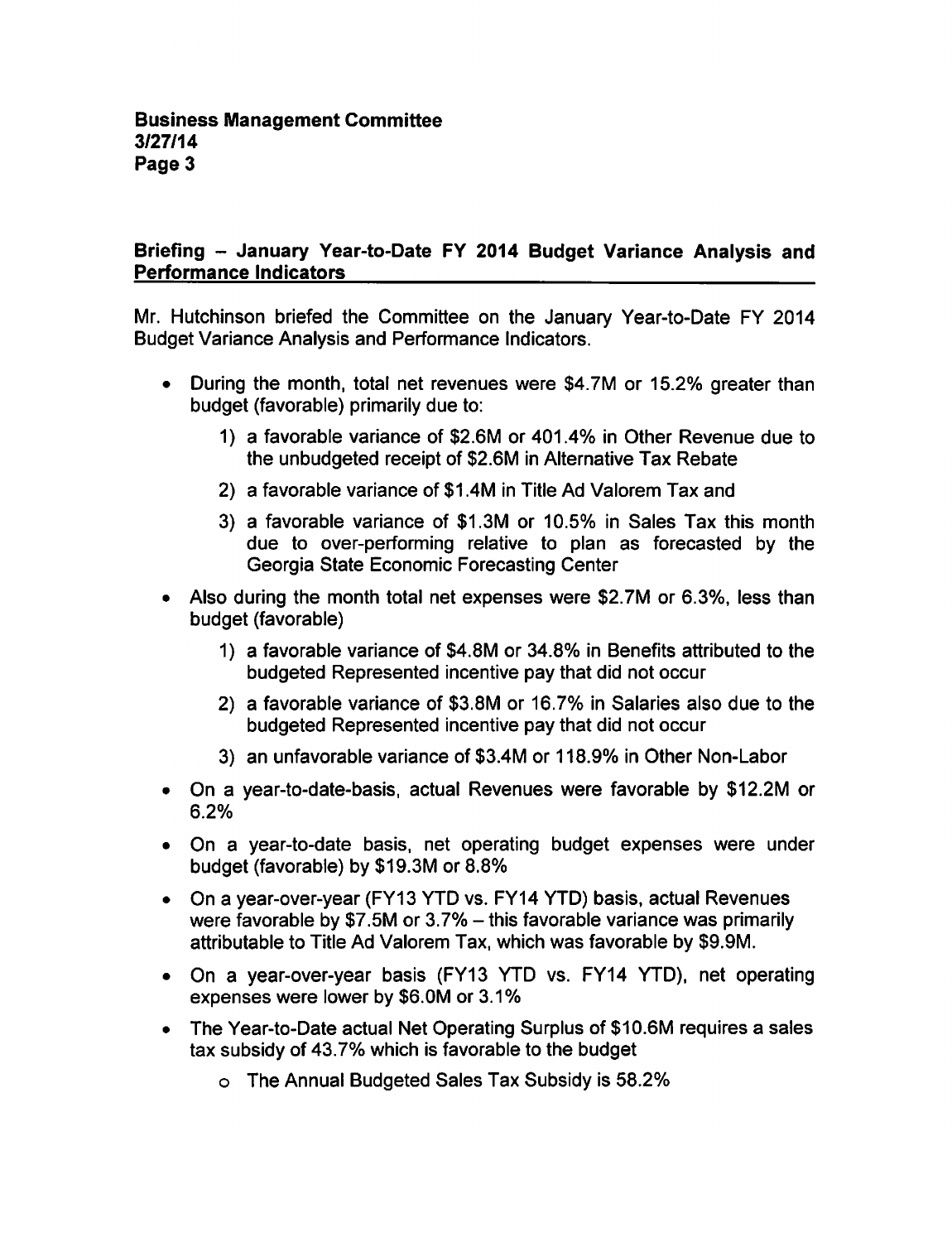# Other Matters

Mr. Hutchinson provided the following information on MARTA's 35% Rule and Farebox Recovery Ratios.

- $\geq$  Under the MARTA Act, total transit related revenues, including any federal operating subsidy and other non-transportation related revenues received during each fiscal year must be at least 35% of the operating costs from the preceding year
- (Fare Revenue/Operating Expense)\*100%
- $\triangleright$  MARTA is in good shape and does not anticipate the statuary requirement having to kick in

\*\*\*\*\*\*\*\*

Mr. Hutchinson provided the following information on FY14 Grant Preventive Maintenance Funding.

### FY14 - Preventative Maintenance Grant Types

- $\bullet$  Urbanized Area Grants Formula Driven
	- Comprised of Sections 5307 and 5340 funding
	- Funds allocated to Urbanized areas based on the 2010 Census and NTD operating statistics then sub allocated to the state and government authorities
- $\bullet$  FTA State of Good Repair Grants Formula Driven
	- Comprised of Section 5337 Funds (Formerly Section 5309)
	- Funds are allocated per the Section 5307 allocation method
- Surface Transportation Grants Direct Application
	- Grants are typically awarded to the region for surface transportation projects
	- MARTA has obtained expiring funds and/or annual apportionments to the region and - Flexed from FHWA to FTA
	- $\circ$  A portion is used for Preventative Maintenance

\*\*\*\*\*\*\*\*